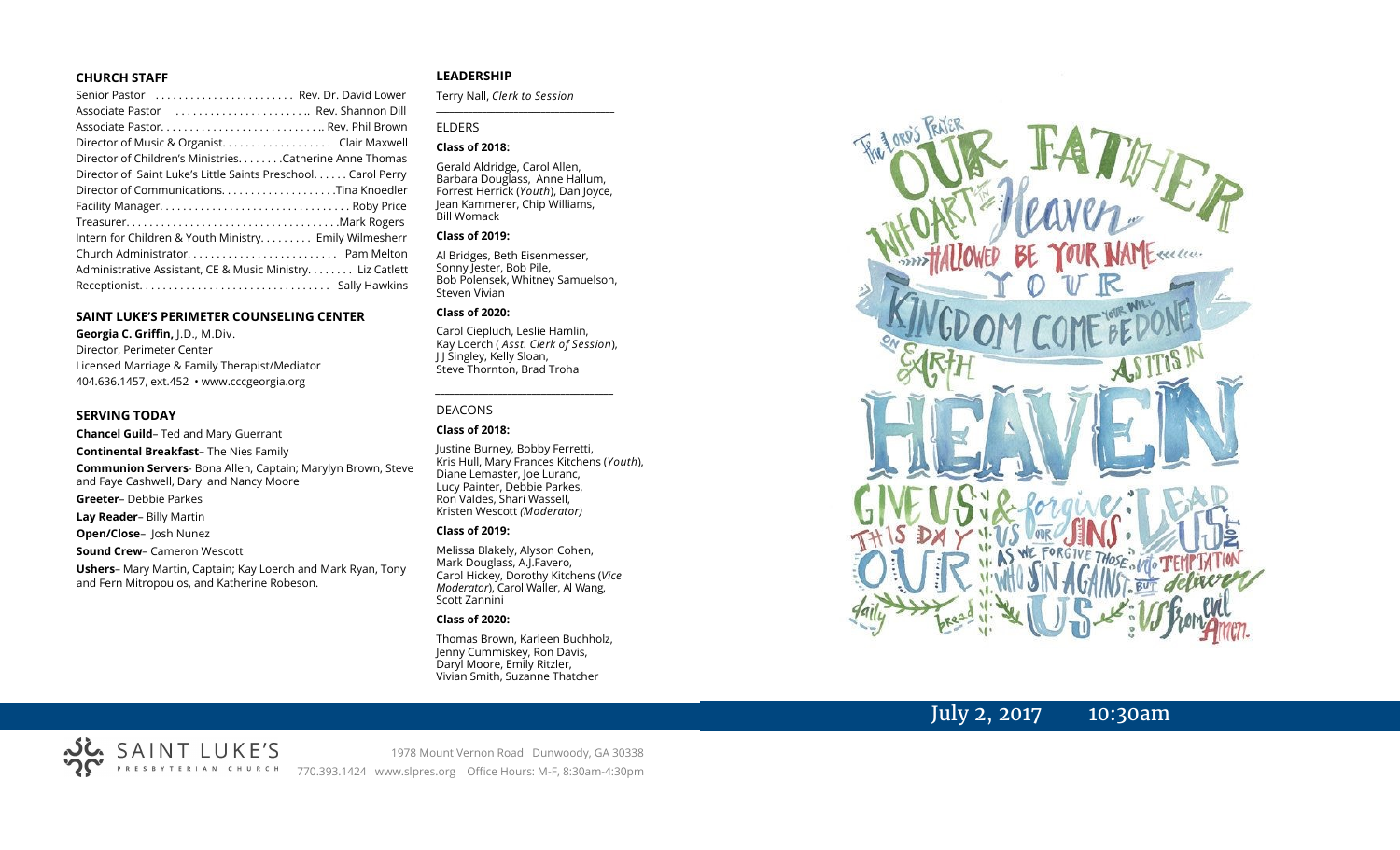

1978 Mount Vernon Road • Dunwoody, Georgia 30338 770.393.1424 • www.slpres.org

## **July 2, 2017**

Fourth Sunday after Pentecost

#### **Liturgical Color:** White

*White is used on days we celebrate the redemptive work of Jesus Christ, such as Easter, Christmas and Communion Sundays.* 

#### **SUNDAY SCHEDULE**

8:30am Chapel Communion Service 9:30am Sunday School 10:30am Sanctuary Worship Service *Nursery available at all services and Sunday School.* 

## MISSION

Responding to God's call and empowered by the Holy Spirit, we invite all to join us in knowing, serving, and sharing Jesus Christ here and around the world.

## VISION

To be a beacon of faith, hope, and love– every member an active disciple in Christ's ministry.

# **WELCOME, GUESTS!**

We are delighted you are worshipping with us.

**DURING** the Welcome, please print the requested information on the Friendship Pad and pass the Friendship Pad down the pew.

**AFTER** the worship service, please join us outside the Sanctuary where our Pastors or a church officer will be available to answer questions and provide you with a loaf of freshly -baked bread.

**FOR MORE** information about our programs, ministries or membership, please contact one of our Pastors at 770.393.1424, or visit our website: slpres.org.

## **THAT ALL MAY WORSHIP**

**ASSISTIVE** A hearing loop is accessible  $\mathcal{D}_{\mathbf{r}}$ by switching hearing aids to T-coil. Also, large print hymnals and back cushions are available. Please contact an usher for further assistance. **CHILDREN** are a precious part of our

church family, and we welcome them in worship. Worship buckets and activity packets are available on the back ledges of the sanctuary for preschool and elementary ages. Each week, children are invited to walk up for an age-appropriate message during "Tell Us Our Story." After that time, they may remain in worship, or go to child care (PreK and younger).

## **MOMMY AND ME, THE CLASSROOM**

**RENOVATION INITIATIVE**— We are very close to calling our mission to rehab three rooms at Memorial Drive Presbyterian Church for the Mommy and Me program expansion complete. Remaining are a few punch list items that we will work on completing in July. At least 34 individuals worked on-site at MDPC. Plus, it felt like the whole church was on board with this mission. Many thanks to all who have pitched in to make this difference-changer go and to the entire Saint Luke's community! With Saint Luke's work and that of other churches and volunteers, it looks like the facility is well on its way to being able to accommodate the additional mothers and their pre-school children who would otherwise be turned away because of a lack of capacity at the original location for the program!

There is still much work to be accomplished as other rooms are "under construction". We will continue to use email to communicate opportunities to help other churches. If you are not already included in those communications and would like to be, just reach out to Tom McIntosh [thomasmcintosh@bellsouth.net](mailto:thomasmcintosh@bellsouth.net) or Daryl Moore October 15 and 22.[ddmoore@yahoo.com.](mailto:ddmoore@yahoo.com)

#### **FAMILY PROMISE POSTPONED**— An excerpt of the letter from the BOD of Family Promise- "Many agencies serving homeless families in the Atlanta area have experienced uncharacteristically low volumes of late, some of which can be attributed to tax returns that fuel temporarily improved financial conditions. Other economic factors, such as school being out, also play into it. We believe, however, that the primary barrier facing the families who need us most is their lack of reliable transportation. Currently, our clients are required to have that. We as a board are working diligently to overcome this barrier, because the high poverty statistics prevalent throughout metro Atlanta indicate that there is no shortage of homeless families."

At Saint Luke's , we recognize that it will be a long stretch before we host back-to-back weeks in late October. We share your disappointment at not hosting and deeply thank you for your gracious signups for July, especially multiple new volunteers, and your ongoing enthusiastic support for Family Promise. We look forward to working with you again during the weeks of

# MUSIC MINISTRY

**Clair Maxwell clairmaxwell@slpres.org / 770.393.1424 ext. 227** 

#### **SUMMER MUSIC**

We are currently scheduling music for our summer worship services while our choirs take the summer off. If you play an instrument, take music lessons, or can't sing with the choirs during the year, this is your chance to share your gifts with the congregation. Music is needed at the 8:30 and 10:30am services from June 11 through August 20. All instrumentalists and singers are welcome and appreciated! Contact Clair Maxwell if interested.

\_\_\_\_\_\_\_\_\_\_\_\_\_\_\_\_\_\_\_\_\_\_\_\_\_\_\_\_\_\_\_\_\_\_\_\_\_\_\_\_\_\_\_\_\_\_\_\_\_\_\_\_\_\_\_\_\_\_\_\_\_\_\_\_\_\_\_\_\_\_\_\_\_\_\_\_\_\_\_\_\_\_\_\_\_\_\_\_\_\_\_\_\_\_\_\_\_\_\_\_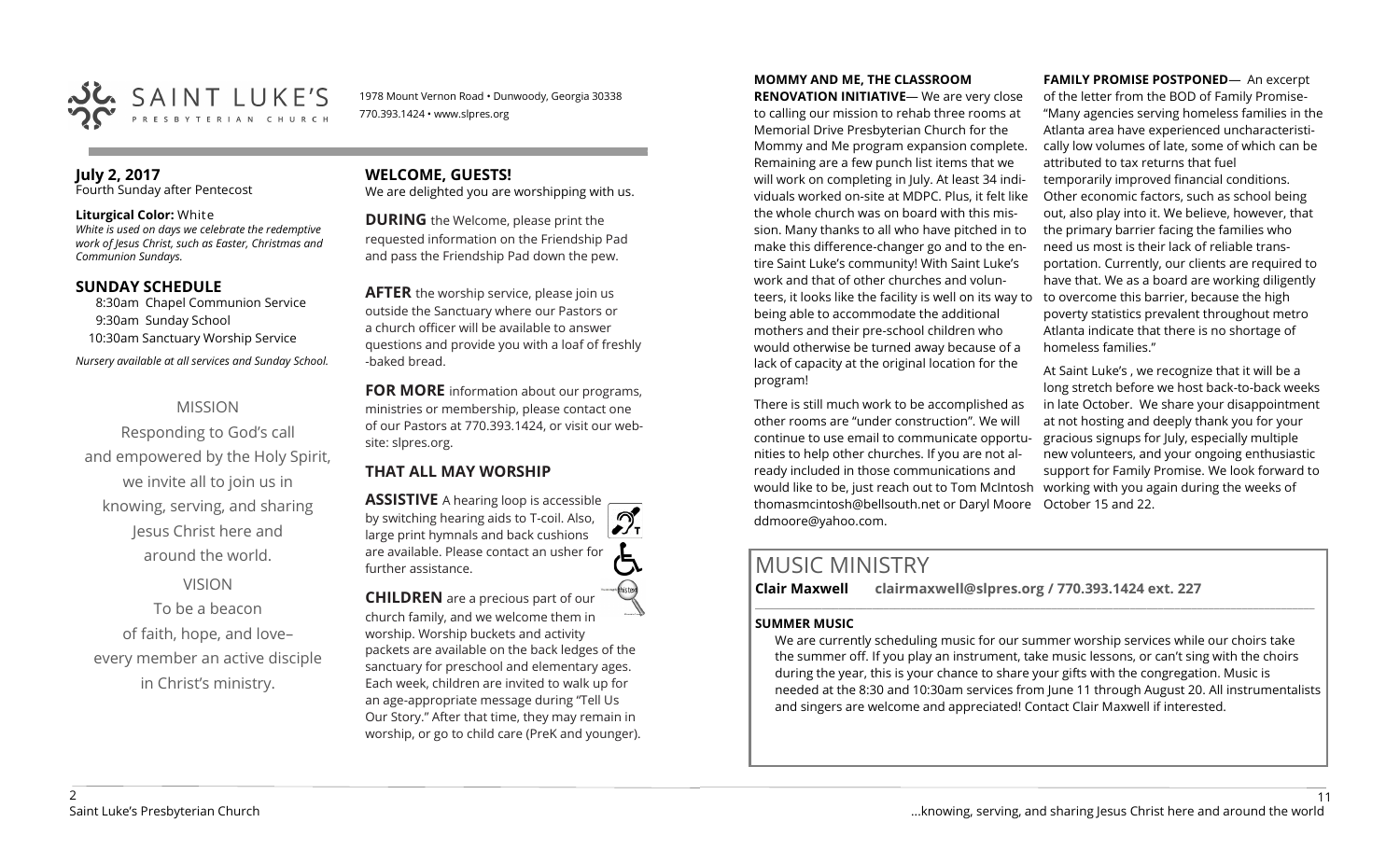# ADULT MINISTRY

**Shannon Dill shannondill@slpres.org / 770.393.1424 ext. 229** 

### **ADULT SUMMER SUNDAY SCHOOL**

Classes will continue to meet between the worship services, 9:30-10:15am. Descriptions of current groups are available on our website (slpres.org) or http://bit.ly/AdultSundaySchool. Please join us!

 $\_$  ,  $\_$  ,  $\_$  ,  $\_$  ,  $\_$  ,  $\_$  ,  $\_$  ,  $\_$  ,  $\_$  ,  $\_$  ,  $\_$  ,  $\_$  ,  $\_$  ,  $\_$  ,  $\_$  ,  $\_$  ,  $\_$  ,  $\_$  ,  $\_$  ,  $\_$ 

- Seasons of the Spirit (**Room 231/233**) a study of the scripture lessons used in Sunday sermons.
- Soul Food (**Room 234/236)**  Study focuses on a variety of topics to illuminate our faith and understanding of the Christian life in this complicated world. *(Not meeting on July 2)*
- Faith Foundations (**Room 232)**  Using the Kerygma study guides, this class explores Scripture, Christian Belief, and our faith with the goal of growing as Christian Disciples.
- FINCH (**Room 203)** Representing parents of children and youth, our studies hope to support and encourage you and your family.

#### **FRIDAY MORNING MEN'S BIBLE STUDY**

Fellowship and Bible study every Friday from 6:40-8am in the Parlor with Dan Joyce.

#### **BIBLE STUDY: "WAYFARERS"**

Come join David, Shannon or Phil as this week's preacher leads a study of the scripture for the upcoming Sunday's worship. Meet on Wednesdays at 10am in the church library through June 28. Study will resume on July 26.

# YOUTH MINISTRY

**Phil Brown philbrown@slpres.org / 770.393.1424 ext. 238 Emily Wilmesherr emilywilmesherr@slpres.org/ 770.393.1424 ext. 234** 

 $\_$  ,  $\_$  ,  $\_$  ,  $\_$  ,  $\_$  ,  $\_$  ,  $\_$  ,  $\_$  ,  $\_$  ,  $\_$  ,  $\_$  ,  $\_$  ,  $\_$  ,  $\_$  ,  $\_$  ,  $\_$  ,  $\_$  ,  $\_$  ,  $\_$  ,  $\_$  ,  $\_$  ,  $\_$  ,  $\_$  ,  $\_$  ,  $\_$  ,  $\_$  ,  $\_$  ,  $\_$  ,  $\_$  ,  $\_$  ,  $\_$  ,  $\_$  ,  $\_$  ,  $\_$  ,  $\_$  ,  $\_$  ,  $\_$  ,

#### **YOUTH SUNDAY SCHOOL**

Come help with July 4th float decorating this evening at 6pm.

#### **COMING UP THIS SUMMER**

Mexico Iuly 8-15 Massanetta Middle School July 11-14 Thornwell Family July 20-22 Montreat July 23-29

## **In Preparation for Worship**

"Prayer is the fundamental exercise of human freedom in partnership with the Spirit of God. John Calvin calls prayer "the chief exercise of faith." While it includes adoration and thanksgiving, prayer is essentially bold petition. As instructed by Jesus, we give our petition to God, first for the hallowing of God's name, for the coming of God's reign…and then also for daily bread, forgiveness, and deliverance."

*- Daniel Migliore, Faith Seeking Understanding*

## **Gathering Prayer**

**Prelude** Festive Trumpet *L. Johnson* 

**Chiming of the Hour**

## **Welcome and Announcements**

**Call to Worship\*** Luke 11:2-4

- Leader: As we gather today, we dare, as Jesus taught, to call to you, and humble ourselves before you.
- **People: Our Father, who art in heaven, hallowed be your name.**
- Leader: As we gather today, we seek your ways, not our own:
- **People: Your Kingdom come.**
- Leader: As we gather today, we acknowledge our need for you.
- **People: Give us this day our daily bread.**
- Leader: As we gather today, we confess our shortfalls, and plead for your keeping.
- **People: Forgive us our sins, as we ourselves forgive everyone indebted to us.**
- Leader: And do not bring us into the time of trial.
- **People: For yours is the Kingdom, the power and the glory, forever. Amen.**
- **Hymn #10\*** Sing Glory to the Name of God *LASST UNS ERFREUEN*

## **Call to Confession\***

Leader: The Lord be with you. **People: And also with you.** Leader: Let us pray.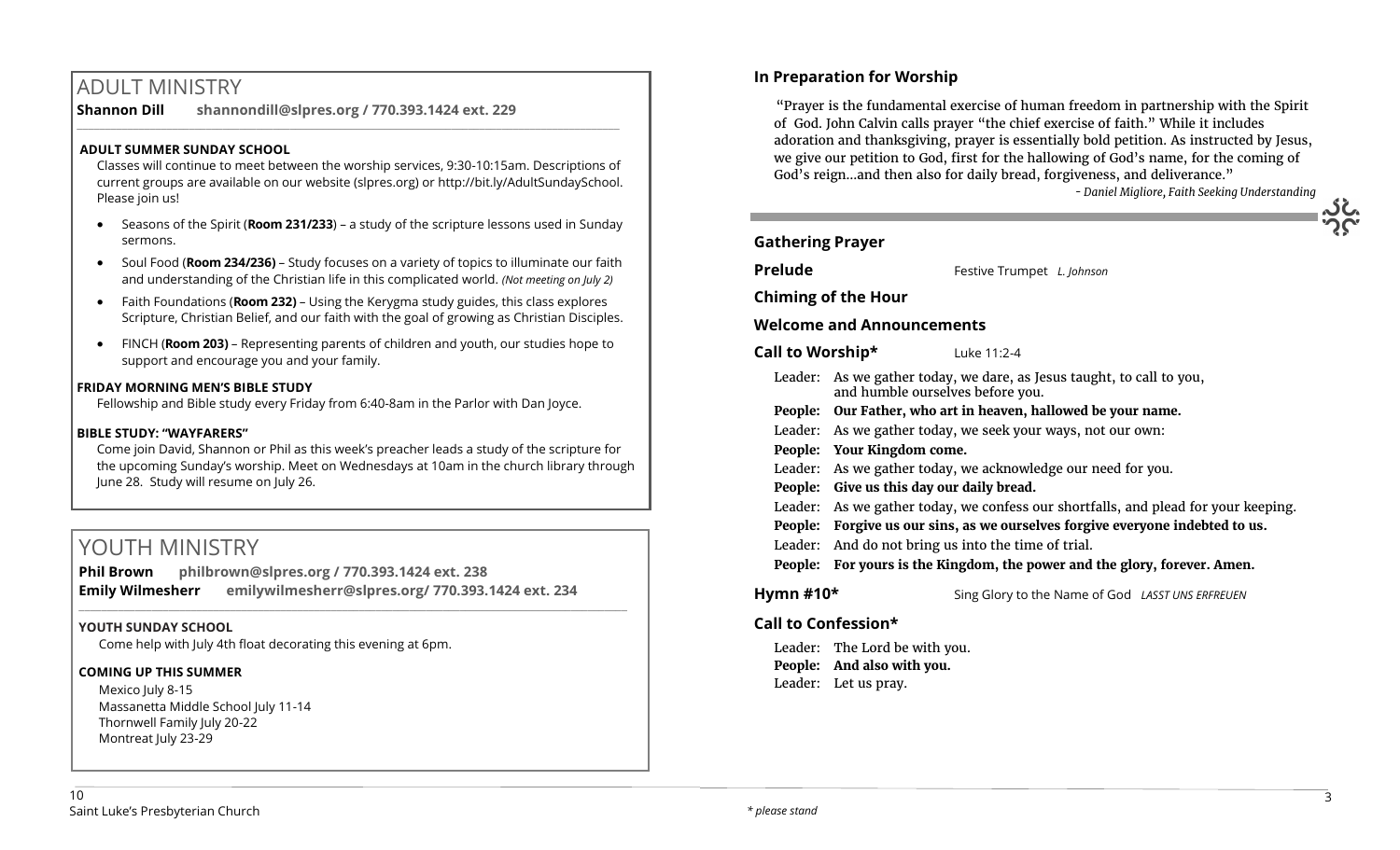### **Prayer of Confession\***

**Our Father in Heaven, You made the world and life and humankind and called it all good. Yet we fail to live in awe of you and all you have made. In Christ, you remake and restore the world and life and humankind. We take you for granted, and ignore the part we play in the kingdom you are making. Free us from the narrow self-absorption that separates us from you and others. And free us to be your faithful disciples, inspired by your grace. Hear now our silent prayers of confession**...(*Silence is kept for personal confession)* 

Leader: Lord, in Your mercy, **People: Hear our prayer. Amen.**

#### **Assurance of Forgiveness\***

#### **Song of Praise\***

**Praise the Lord, praise the Lord, let the earth hear God's voice! Praise the Lord, praise the Lord, let the people rejoice! O come to the Father through Jesus the Son, And give God the glory, great things God has done!** 

### **Passing of the Peace of Christ\***

Leader: May the peace of Christ be with you. **People: And also with you.**

#### **Prayer for Illumination Billy Martin Billy Martin Billy Martin**

| <b>Scripture Lesson</b>                                                                                                                                                                                                                                        |                                                            | Luke 11:1-13, pages 67-68 of the New Testament           |  | <b>Billy Martin</b>       |  |
|----------------------------------------------------------------------------------------------------------------------------------------------------------------------------------------------------------------------------------------------------------------|------------------------------------------------------------|----------------------------------------------------------|--|---------------------------|--|
|                                                                                                                                                                                                                                                                | Leader: The Word of the Lord.<br>People: Thanks be to God. |                                                          |  |                           |  |
| <b>Tell Us Our Story</b>                                                                                                                                                                                                                                       |                                                            |                                                          |  | Emily Wilmesherr          |  |
| Faithful Friends is taking a "summer break" and will resume in September. We invite this age group (K-2 <sup>nd</sup> ) to<br>remain in worship and enjoy the activities in our worship buckets; however, all children are welcome in our<br>child care rooms. |                                                            |                                                          |  |                           |  |
| <b>Special Music</b>                                                                                                                                                                                                                                           |                                                            | You Are Love and Love Alone David Leonard, Leslie Jordan |  | Drew and Emily Wilmesherr |  |
| Sermon                                                                                                                                                                                                                                                         |                                                            | "The Lord's Prayer: Father"                              |  | David Lower               |  |

**Hymn #12\*** Immortal, Invisible, God Only Wise *ST.DENIO*

# S P L A S H ! CHILDREN'S MINISTRIES

**\_\_\_\_\_\_\_\_\_\_\_\_\_\_\_\_\_\_\_\_\_\_\_\_\_\_\_\_\_\_\_\_\_\_\_\_\_\_\_\_\_\_\_\_\_\_\_\_\_\_\_\_\_\_\_\_\_\_\_\_\_\_\_\_\_\_\_\_\_\_\_\_\_\_\_\_\_\_\_\_\_\_\_\_\_\_\_\_\_\_\_\_\_\_\_\_\_\_\_\_\_\_\_\_\_\_\_** 

**Catherine Anne Thomas cathomas@slpres.org / 770.393.1424 ext. 228** 

## **THE FLASHCARD PROJECT CONTINUES!**

One of our big VBS projects with our older children was coloring a tremendous number of flash cards for the Mommy & Me refugee preschool in Clarkston. The kids and volunteers did a tremendous job but we still have a long way to go!

If you find yourself with any spare time, please stop by the church and any staff member should be able to direct you to the flashcard table located in the small conference room. Please take a packet or two and color any uncolored pictures as realistically as possible since these pictures are how the refugee families are learning the right word. As fun as a blue gorilla may be, it won't really help them when they go to the zoo! This is a project for adults, youth, and older elementary students. We are coloring instead of simply printing in color to add a more personal touch to the project, as well as to save on color printing. We are using markers rather than crayons, because the laminating process is hot and crayons may smudge. Feel free to take a packet or two and return by the end of July. Thanks!

#### **TAKE-OUT CHURCH!**

If your family was not able to join us for Vacation Bible School, be sure and pick up a box of summer activities in the main lobby. There are so many great reminders of how God created us for a purpose!

#### **FUN SUNDAY MORNINGS AHEAD!**

Our summer Sunday morning schedule for the month of AUGUST. *(We take July off)*  Join us from 9:30-10:15am for:

- Eye-Popping Bible Stories in Room 120 (preschool)
- Faith Factory Games in the Great Hall (elementary)

Our games in the Great Hall require two adult volunteers each week. Please go to: https:// tinyurl.com/GreatHallGames, to tell us which Sunday you'll be able to help lead. All lessons are prepared and all supplies are provided. It's easy and so much fun!

#### **SAVE THE DATE!**

Gear Up for School Family Game Night, Friday, August 4 from 7-8:30pm. Bring friends! We would love some help to plan and host the event. Please email Catherine Anne Thomas at cathomas@slpres.org if you would be interested in helping out.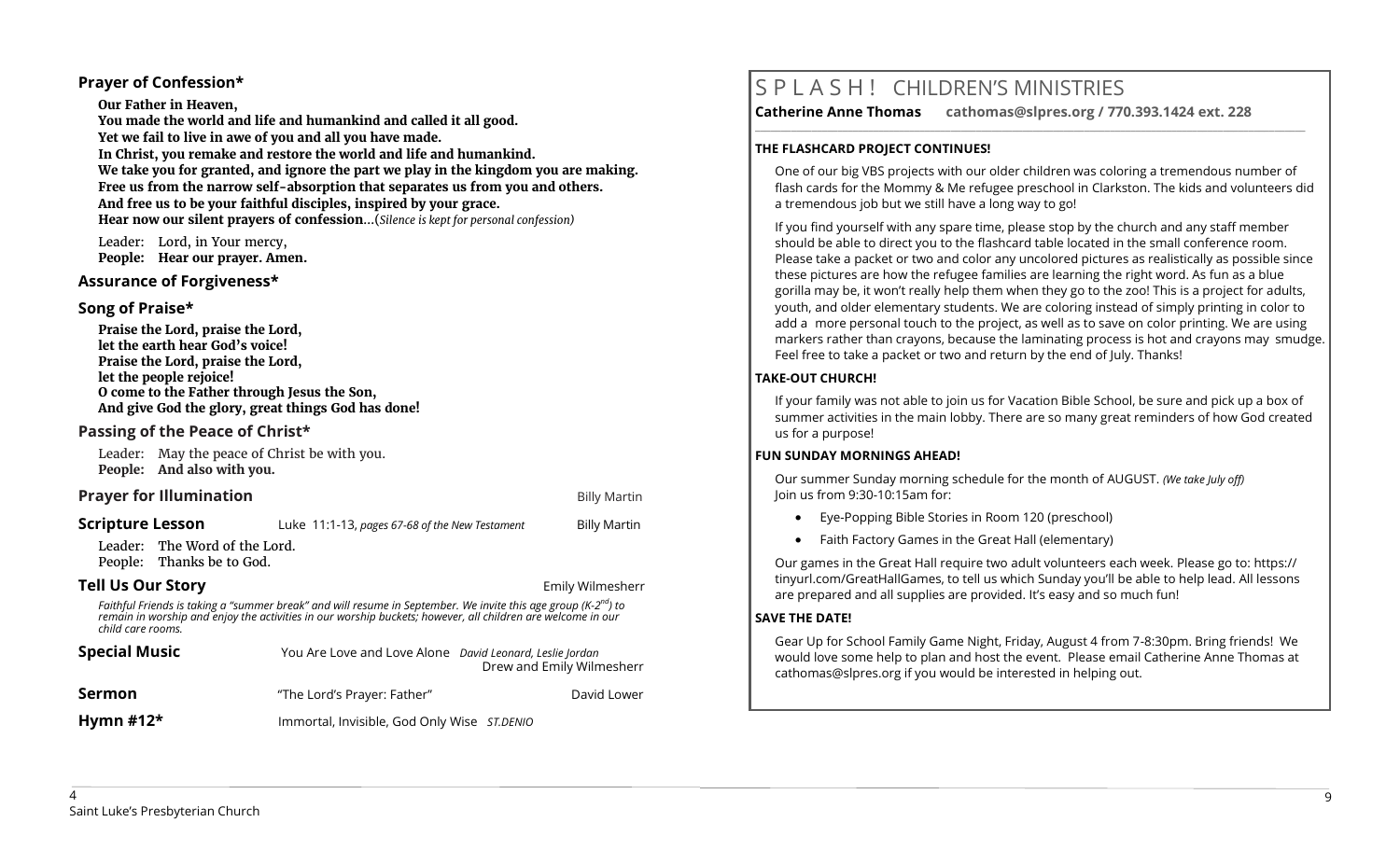**JULY MISSION TRIPS**— Please keep these travelers in your prayers. They are UC.<br>IULY MISSION TRIPS— Please keep these travelers in your prayers. They are<br>responding to God's call and are empowered by the Holy Spirit. We invite you to support them through your thoughts and prayers in knowing, serving, and sharing Jesus Christ here and around the world. This list includes Saint Luke's members, family and friends going to: Mexico, Massanetta, Thornwell and Montreat.

> Ellie Hull Katie Hull

David Keel

Betsy King David King

Emily Anderson Brian Anderson Jack Armstrong Will Armstrong Ainsley Brown Phil Brown Zach Burroughs Landon Clark Ben Coffie Carter Coffie Rosie Coffie Bob Crutchfield Christine Crutchfield Henry Crutchfield James Crutchfield Claire Cummiskey Nelson Cummiskey Brown Cutler Val DeFriece Callie Dill Don Dill Shannon Dill Claira Dixon Madeleine Douglass Beth Dresher Jacob Eisenmesser Linda Farley Lauren Garrett Chris Guerrant

Bruce Herrick Forrest Herrick Mikayla Hertz Natalie Hoffman Caroline Hurst Oliver Hurst Aidan Keohane Christy Keohane Danny Keohane Peter Keohane Catherine Kitchens Dorothy Kitchens Mary Frances Kitchens Scott Rice Mike Kitchens William Koller Charlotte Kuhn Becky Loftis Amanda Lower Anna Jean Lower David Lower Matthew Lower Landis Mangum Mary Martin Anna Maxwell Clair Maxwell Owen Maxwell Farrah Mcintosh Tom Mcintosh Rebecca Miller James Moebes Michelle Moebes Andrew Munn Chad Munn Emma Parker Anne Patrick Will Pile Andrea Price Roby Price Andrew Rice Cathy Rogers Bonnie Ruggiero Ann Sargeant Charlotte Sargeant Anna Saunders Kate Saunders David Schifino Jack Schifino Kay Sedberry Sally Shelton Cameron Silas Casey Singley Jack Singley

Laura Singley Sydney Sloan Grace Strickland Julia Strickland Martha Tate Allison Thornton Laura Thornton Brad Troha Emma Troha Jack Troha Morgan Underhill Sydney Underhill Allie Unold Emily Vail Maura VandeWiele Ansley Wassell Sam Wassell Shari Wassell Steve Wassell Georgia Wescott Brad Whitcomb Anna Wills Emily Wills Drew Wilmesherr Emily Wilmesherr Bill Womack Ellen Womack

**Affirmation of Faith\*** Apostles' Creed **I believe in God, the Father Almighty, Maker of heaven and earth, and in Jesus Christ, His only Son, our Lord; who was conceived by the Holy Ghost, born of the Virgin Mary, suffered under Pontius Pilate; was crucified, dead, and buried; He descended into hell; the third day He rose again from the dead; He ascended into heaven, and sitteth on the right hand of God the Father Almighty; from thence He shall come to judge the quick and the dead. I believe in the Holy Ghost; the holy catholic Church; the communion of saints; the forgiveness of sins; the resurrection of the body; and the life everlasting. Amen. Prayers of the People The Lord's Prayer Our Father, who art in heaven, hallowed be thy Name, thy kingdom come, thy will be done, on earth as it is in heaven. Give us this day our daily bread; and forgive us our debts, as we forgive our debtors; and lead us not into temptation, but deliver us from evil.** 

**For thine is the kingdom, and the power, and the glory, forever. Amen.**